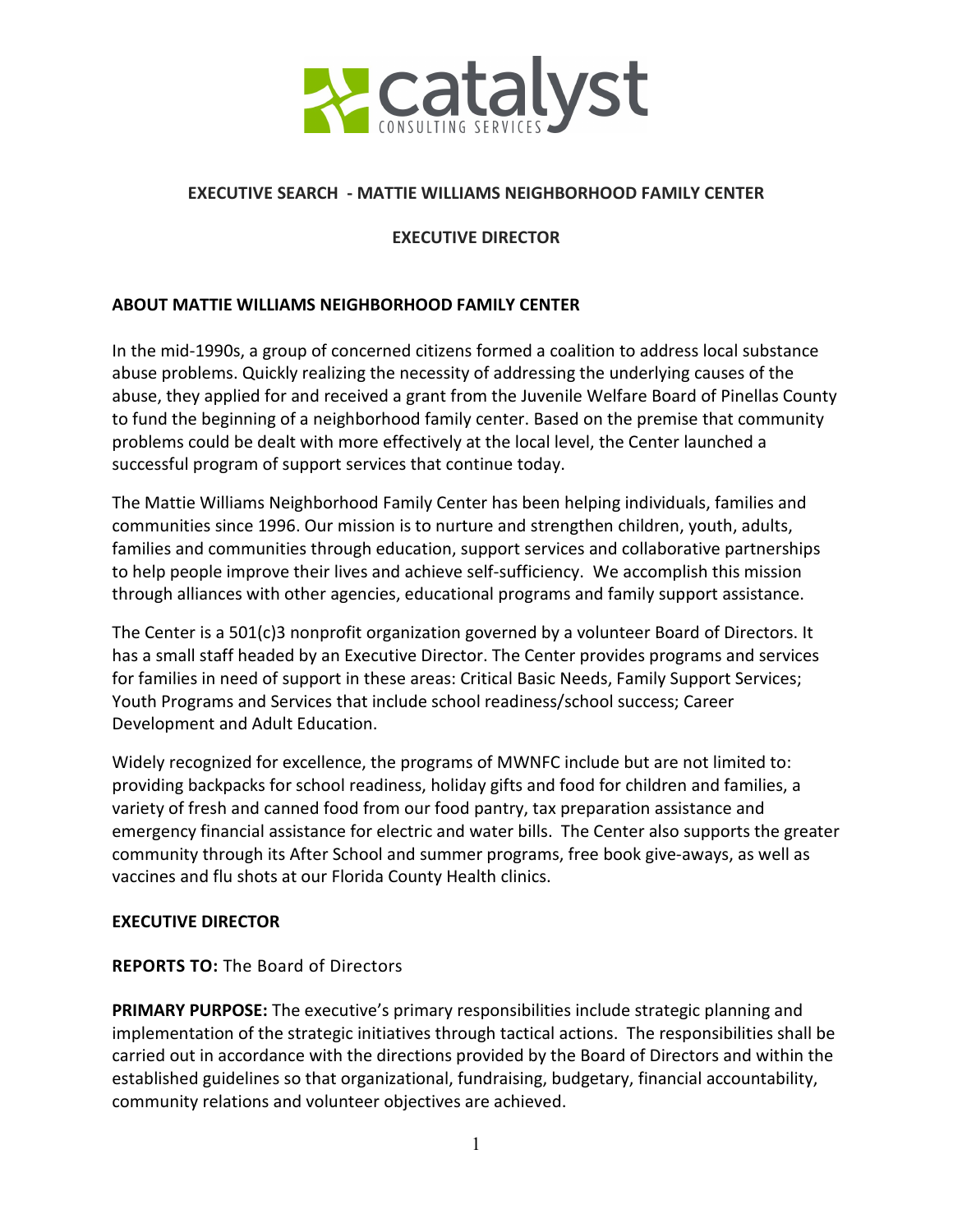

#### **ESSENTIAL FUNCTIONS:**

## **1. LEADERSHIP AND MANAGEMENT**

- Serve as a professional resource to the Board of Directors by providing education and maintaining support; serve as ex-officio of each committee; seek and build Board involvement with strategic direction for ongoing local operations.
- Ensure ongoing local mission excellence, evaluation, and consistent quality of finance and administration, fundraising, communications, and systems, recommend timelines and resources needed to achieve the strategic goals.
- Expand existing programs to meet the needs of the community, identify new programs to meet emerging community needs, coordinate agency resources (staff, volunteers, funds) to support programs effectively.
- Motivate staff and encourage positive staff development; resolve interpersonal issues arising within the staff to maintain a team centered environment; recruit new staff members who represent the philosophy and values established for agency activities.
- Ensure effective systems to track progress and regularly evaluate program components to measure successes that can be effectively communicated to the Board, funders, and other constituents.
- Resolve building and maintenance issues for the Center's property and facilities.

# **2. FUNDRAISING, COMMUNITY OUTREACH AND VOLUNTEER ENGAGEMENT RESPONSIBILITIES**

- Serve enthusiastically and effectively as chief fundraiser and spokesperson to cultivate, solicit and steward the organization's donor base to accomplish its longterm financial goals and to develop, diversify and increase revenue streams.
- Identify and establish relationships with qualified prospects and work toward closing gift opportunities.
- Plan and develop annual giving opportunities to sustain and expand the operations of the organization. Implement and execute annual fundraisers, merchandising opportunities (including third party events).
- Oversee the production of donor solicitations and support materials.
- Develop positive relationships with community organization, including government, service groups, the faith community, other human services entities in Pinellas County and other groups that support the Center's activities.
- Encourage volunteerism in all appropriate Center activities and events.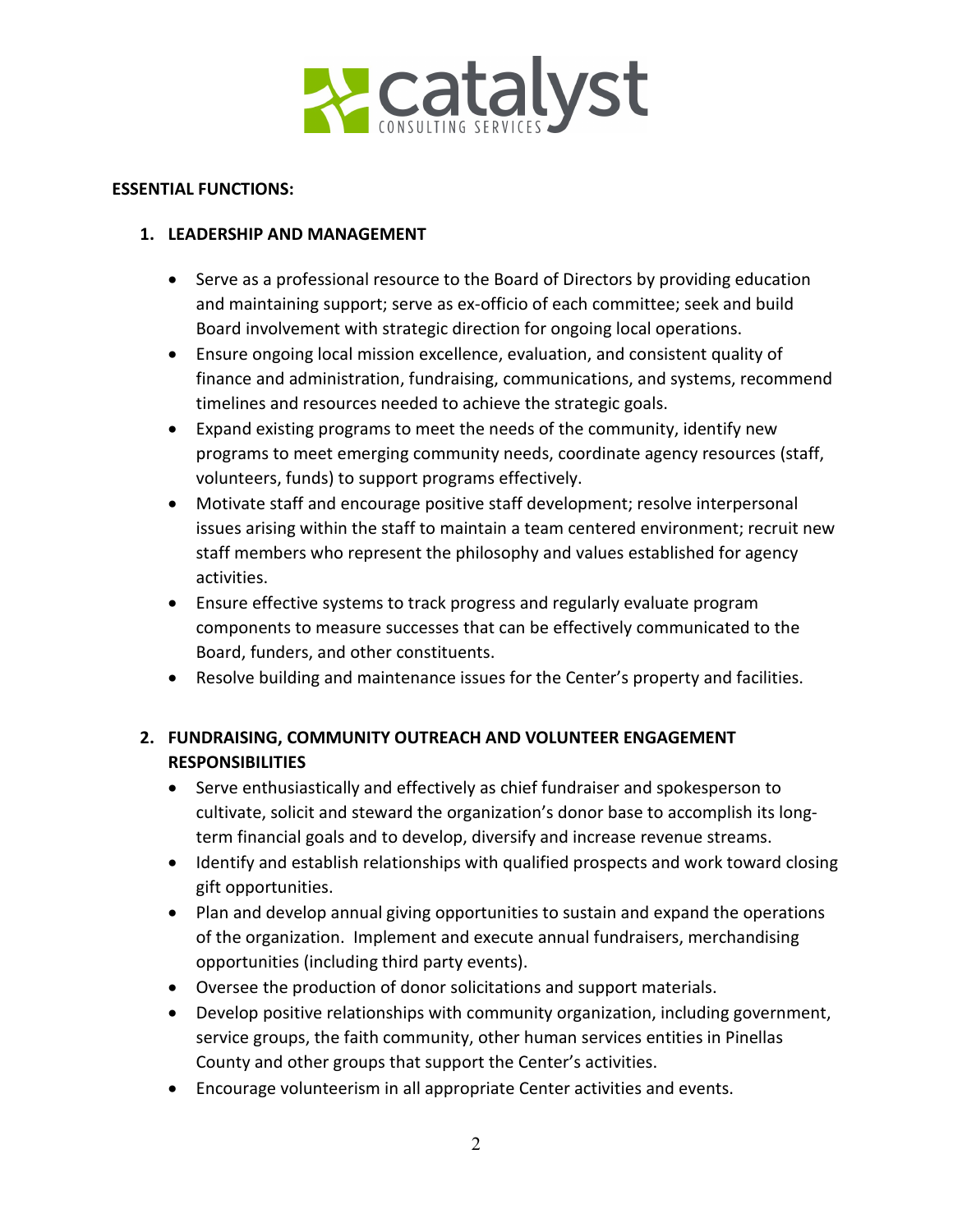

### **3. VISIONARY AND STRATEGIC LEADERSHIP**

- High impact, dynamic leader utilizing a collaborative leadership style.
- Ability to engage organize and motivate employees at all levels.
- Promotes an equitable and inclusive organizational culture.
- Builds a cohesive team that supports and works towards fulfilling the organization's mission.
- Capable of projecting stability in volatile and quickly changing circumstances.
- A clear, concise, and persuasive communicator with an ability to reach a broad internal and external audience.
- Effective in utilizing quantitative measures metrics to drive organizational performance.
- Understands and is sensitive to customer, management, and regulator needs.
- Establishes and maintains relationships with local governments and key personnel to promote and advocate for funding and policies.

### **4. FINANCIAL MANAGEMENT**

- Oversees the development of and effective management of an annual organizational budget.
- Oversees planning and implementation of revenue opportunities.
- Obtains and maintains a deep understanding of the priorities, changes, and requirements of key funding sources.
- Communicates with the Board of Directors on a regular and timely basis to inform them of the financial position and any changes.

# **5. MARKETING AND COMMUNICATIONS**

- Initiate, develop, and implement comprehensive internal and external communication plans to promote outreach and fundraising objectives.
- Supervise the creation of communication materials, production of videos and general content for website. Ensure social media sites support the activities of the organization.
- Serve as the primary spokesperson to increase awareness and community partnerships.

# **POSITIONS SUPERVISED:**

- Full-time positions that report directly to the Executive Director are: Education Director, Family Support Director, Food Pantry Director, and Facilities and Operations Director.
- A Full-time Data and Social Media Coordinator reports directly for half of his/her responsibilities.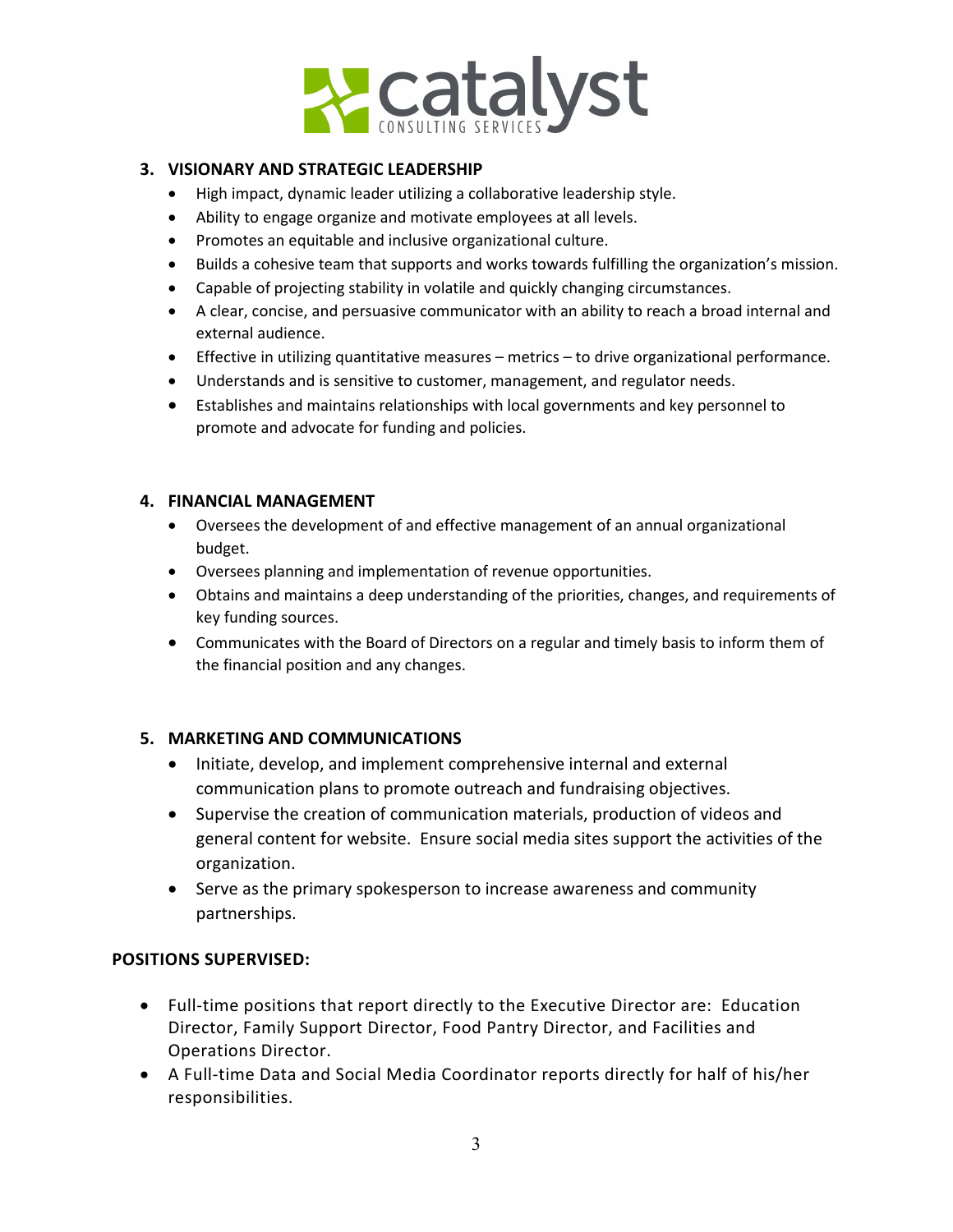

• Part-time Executive Assistant and Public Relations and Community Outreach report directly to the Executive Director.

### **QUALIFICATIONS**

At a minimum, qualified candidates will have a bachelor's degree in a related field from an accredited college or university. A Master's degree is preferred.

- Qualified candidates will also have a minimum of five years' experience working in service delivery capacity and program management with supervisory experience and a working knowledge of local municipalities, i.e., JWB.
- Knowledge of financial statements, budgeting process and accounting procedures are required.
- Experience in strategic planning.
- Strong organizational, personnel management and analytical abilities.

### **Experience:**

- Past success working with a Board of Directors with the ability to cultivate existing board member relationships
- Strong written and verbal communication skills; a persuasive and passionate communicator with excellent interpersonal and multidisciplinary project skills
- Action-oriented, entrepreneurial, adaptable, and innovative approach to business planning
- Ability to work effectively in collaboration with diverse groups of people
- Passion, integrity, positive attitude, mission-driven, and self-directed

# **Demonstrated Knowledge and Skills:**

- History of successful sales or fundraising experience
- Experience in grant writing
- Ability to create and communicate vision and direction verbally and in writing
- Ability to meet commitments on programs and internal budget
- Working knowledge of Dropbox, Google Docs, and QuickBooks (desktop)

### **Physical Demands:**

- Work extended and varied hours
- Travel within Pinellas and surrounding counties

# **Requirements:**

- Pass background checks
- Employee is responsible for timely transportation to and from all community events, training, and presentations.